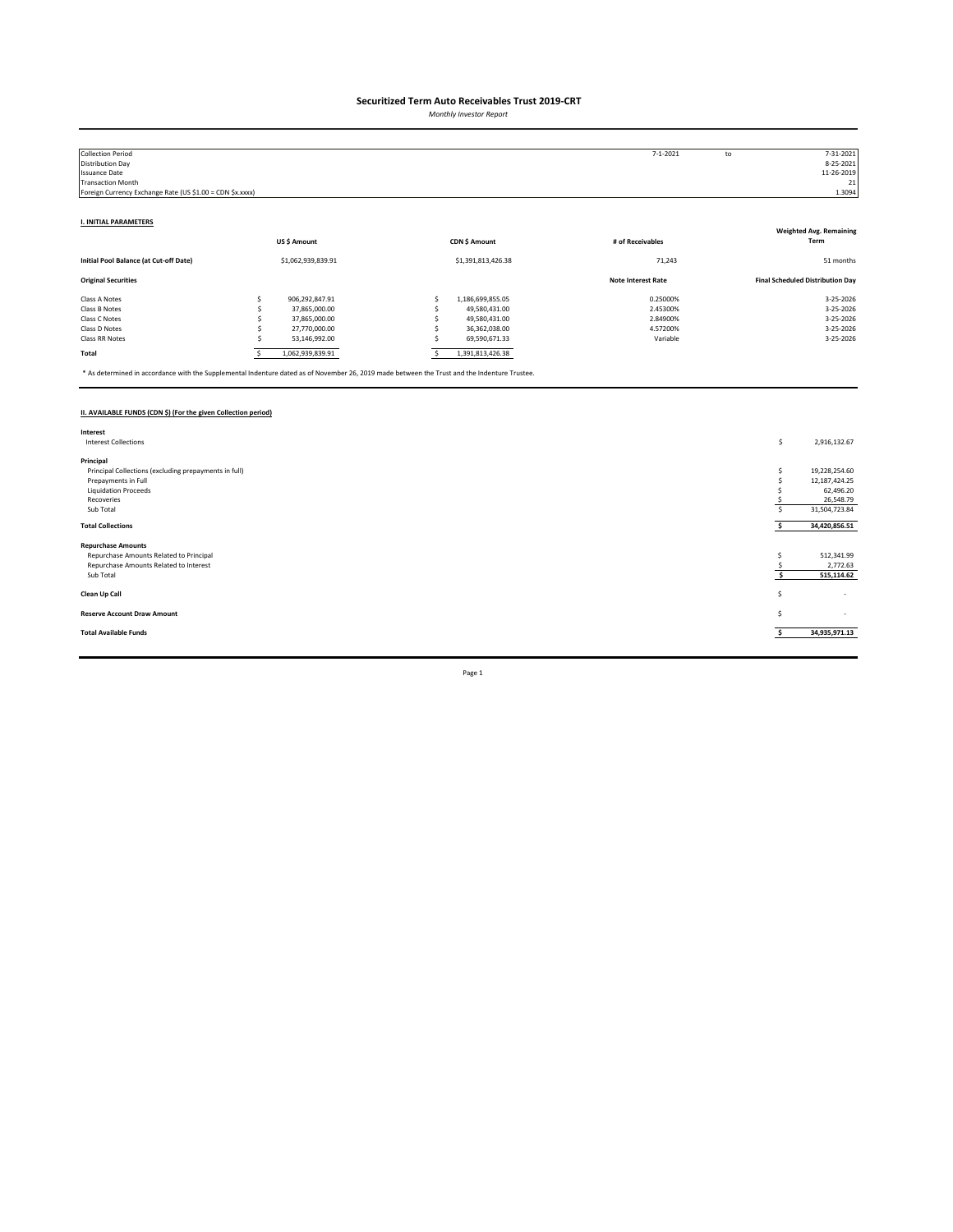*Monthly Investor Report*

| <b>Collection Period</b>                                  | $7 - 1 - 2021$ | to | 7-31-2021       |
|-----------------------------------------------------------|----------------|----|-----------------|
| <b>Distribution Day</b>                                   |                |    | 8-25-2021       |
| <b>Issuance Date</b>                                      |                |    | 11-26-2019      |
| Transaction Month                                         |                |    | 21 <sub>1</sub> |
| Foreign Currency Exchange Rate (US \$1.00 = CDN \$x.xxxx) |                |    | 1.3094          |
|                                                           |                |    |                 |

#### **III. DISTRIBUTIONS**

| <b>Distribution</b>                                                                                                                                                                                                                                                                         |        | <b>Class A-D Share</b><br>(CDN <sub>5</sub> )                                                                                      |              | <b>Class RR Share</b><br>(CDN <sub>5</sub> )                                                                        |     | <b>Amount Payable</b><br>(CDN <sub>5</sub> ) |     | <b>Distributions</b><br>(CDN S) |     | Shortfall<br>(CDN <sub>5</sub> ) |              | <b>Carryover Shortfall</b><br>(CDN <sub>5</sub> ) |     | <b>Remaining Available</b><br>Funds<br>(CDN <sub>5</sub> ) |
|---------------------------------------------------------------------------------------------------------------------------------------------------------------------------------------------------------------------------------------------------------------------------------------------|--------|------------------------------------------------------------------------------------------------------------------------------------|--------------|---------------------------------------------------------------------------------------------------------------------|-----|----------------------------------------------|-----|---------------------------------|-----|----------------------------------|--------------|---------------------------------------------------|-----|------------------------------------------------------------|
| (1) Trustee Fees and Expenses                                                                                                                                                                                                                                                               |        |                                                                                                                                    |              |                                                                                                                     | \$  |                                              | \$  |                                 | Ŝ   |                                  | Ŝ            |                                                   | \$  | 34,935,971.13                                              |
| (2) Servicing Fee                                                                                                                                                                                                                                                                           |        |                                                                                                                                    |              |                                                                                                                     | Ś   |                                              | Ś   |                                 | Ś   |                                  | <sup>s</sup> |                                                   | Ś   | 34,935,971.13                                              |
| (3) (i) Class A Fixed Rate Swap Payment <sup>(1)</sup>                                                                                                                                                                                                                                      | Ś      | 226,339.64                                                                                                                         | - Ś          | 11,912.61                                                                                                           | - 5 | 238,252.25                                   |     | 238,252.25                      | - S |                                  |              |                                                   | Š.  | 34,697,718.88                                              |
| First Priority Principal Payment <sup>(2)</sup><br>(ii)                                                                                                                                                                                                                                     | Ś      |                                                                                                                                    | Ś            |                                                                                                                     | Ś   |                                              | .s  |                                 | Ś   |                                  |              |                                                   | Ś   | 34,697,718.88                                              |
| (iii) Class B Fixed Rate Swap Payment <sup>(1)</sup>                                                                                                                                                                                                                                        |        | 9,456.49                                                                                                                           | .s           | 497.71                                                                                                              | s.  | 9,954.20                                     | - S | 9,954.20 \$                     |     |                                  |              |                                                   | Š.  | 34,687,764.68                                              |
| (iv) Second Priority Principal Payment <sup>(2)</sup>                                                                                                                                                                                                                                       |        |                                                                                                                                    | Ś            | ٠                                                                                                                   | -S  |                                              | S.  |                                 | .s  |                                  |              |                                                   | Š.  | 34,687,764.68                                              |
| (v) Class C Fixed Rate Swap Payment <sup>(1)</sup>                                                                                                                                                                                                                                          | Ś      | 9,456.49                                                                                                                           | -Ś           | 497.71 \$                                                                                                           |     | 9,954.20 \$                                  |     | 9,954.20 \$                     |     |                                  |              |                                                   | Ś   | 34,677,810.48                                              |
| (vi) Third Priority Principal Payment <sup>(2)</sup>                                                                                                                                                                                                                                        | Ś      | 16,157,854.48                                                                                                                      | - S          | 850,413.39 \$                                                                                                       |     | 17,008,267.87 \$                             |     | 17,008,267.87 \$                |     |                                  | Ś            |                                                   | Ś   | 17,669,542.61                                              |
| (vii) Class D Fixed Rate Swap Payment <sup>(1)</sup>                                                                                                                                                                                                                                        | Ś      | 6,935.34 \$                                                                                                                        |              | 365.02 \$                                                                                                           |     | 7,300.36 \$                                  |     | 7,300.36 \$                     |     |                                  |              |                                                   | Š.  | 17,662,242.25                                              |
| (viii) Regular Principal Payment <sup>(2)</sup>                                                                                                                                                                                                                                             | Ś      | 14,448,631.28 \$                                                                                                                   |              | 760,454.28 \$                                                                                                       |     | 15,209,085.56 \$                             |     | 15,209,085.56 \$                |     |                                  |              |                                                   | ×.  | 2,453,156.69                                               |
| (9) Reserve Account replenishment                                                                                                                                                                                                                                                           |        |                                                                                                                                    |              |                                                                                                                     |     |                                              | Ś   |                                 |     |                                  |              |                                                   |     | 2,453,156.69                                               |
| (10) Senior Swap Termination Payment, if any                                                                                                                                                                                                                                                |        |                                                                                                                                    |              |                                                                                                                     |     |                                              | Ś   |                                 |     |                                  |              |                                                   |     | 2,453,156.69                                               |
| (11) Subordinated Swap Termination Payment<br>(12) Additional Trustee Fees and Expenses                                                                                                                                                                                                     |        |                                                                                                                                    |              |                                                                                                                     |     |                                              |     |                                 |     |                                  |              |                                                   |     | 2,453,156.69<br>2,453,156.69                               |
| (13) Other Expenses <sup>(3)</sup>                                                                                                                                                                                                                                                          |        |                                                                                                                                    |              |                                                                                                                     |     |                                              |     | 324.22 \$                       |     |                                  |              |                                                   |     |                                                            |
| (14) Share of Remaining Available Funds                                                                                                                                                                                                                                                     |        | 2,330,190.85 \$                                                                                                                    |              | 122,641.62 \$                                                                                                       |     | 324.22<br>2,452,832.47 \$                    | -S  | 2,452,832.47                    |     | N/A                              |              | N/A                                               | .S  | 2,452,832.47                                               |
| Total                                                                                                                                                                                                                                                                                       | Ś.     | 33,188,864.56 \$                                                                                                                   |              | 1,746,782.35 \$                                                                                                     |     | 34,935,971.13                                | Ŝ.  | 34,935,971.13 \$                |     | ×.                               | Ś            | $\sim$                                            | \$. | $\sim$                                                     |
| <b>Total Principal Payments</b><br>First Priority Principal Payment <sup>(2)</sup><br>Second Priority Principal Payment <sup>(2)</sup><br>Third Priority Principal Payment <sup>(2)</sup><br>Regular Principal Payment <sup>(2)</sup><br>Total<br>Amounts deposited by Swap Counterparty or | Ś<br>Ŝ | Class A-D Share<br>(CDN <sub>5</sub> )<br>16,157,854.48<br>14,448,631.28 \$<br>30,606,485.76 \$<br><b>Note Liquidation Account</b> | Ś<br>¢<br>-S | <b>Class RR Share</b><br>(CDN <sub>5</sub> )<br>850,413.39<br>760,454.28<br>1,610,867.67<br><b>Class RR Account</b> |     |                                              |     |                                 |     |                                  |              |                                                   |     |                                                            |
| <b>Administrative Agent</b>                                                                                                                                                                                                                                                                 |        | (US S)                                                                                                                             |              | (US S)                                                                                                              |     |                                              |     |                                 |     |                                  |              |                                                   |     |                                                            |
| <b>Total Amounts Deposited</b>                                                                                                                                                                                                                                                              | \$     | 23,557,979.56 \$                                                                                                                   |              | 1,239,893.66                                                                                                        |     |                                              |     |                                 |     |                                  |              |                                                   |     |                                                            |
| Amounts to be distributed to Noteholders                                                                                                                                                                                                                                                    |        | (US S)                                                                                                                             |              | (US S)                                                                                                              |     |                                              |     |                                 |     |                                  |              |                                                   |     |                                                            |
| Note Interest <sup>(4)</sup>                                                                                                                                                                                                                                                                | Ś      | 183,544.12 \$                                                                                                                      |              | 9,660.22                                                                                                            |     |                                              |     |                                 |     |                                  |              |                                                   |     |                                                            |
| Principal Payment <sup>(5)</sup>                                                                                                                                                                                                                                                            | .s     | 23,374,435.44 \$                                                                                                                   |              | 1,230,233.44                                                                                                        |     |                                              |     |                                 |     |                                  |              |                                                   |     |                                                            |
| Total                                                                                                                                                                                                                                                                                       | Š.     | 23,557,979.56 \$                                                                                                                   |              | 1,239,893.66                                                                                                        |     |                                              |     |                                 |     |                                  |              |                                                   |     |                                                            |
| Shortfall                                                                                                                                                                                                                                                                                   |        |                                                                                                                                    | Ś            |                                                                                                                     |     |                                              |     |                                 |     |                                  |              |                                                   |     |                                                            |
| <b>Carryover shortfall</b>                                                                                                                                                                                                                                                                  |        | $\overline{\phantom{a}}$                                                                                                           |              |                                                                                                                     |     |                                              |     |                                 |     |                                  |              |                                                   |     |                                                            |

<sup>(1)</sup> US \$ amount to pay interest on the Notes is obtained through Swap Agreement or by conversion of CDN \$ by the Administrative Agent if a Swap Termination Event has occurred and deposited to the Note Liquidation Account <sup>(2)</sup> US \$ amount to pay principal on the Notes is obtained through Swap Agreement or by conversion of CDN \$ by the Administrative Agent if a Swap Termination Event has occurred and deposited to the Note Liquidation Accoun

(3) Inclusive of other trust expenses accrued since the Issuance date.

<sup>(4)</sup> Sequential by Class of Notes based on the Accrued Note Interest for the respective Class A-D. Class RR amounts are calculated based on Class RR proportion as defined in the Offering Memorandum, as applicable.

<sup>P)</sup> For Class A-D paid pro rata by Class based on the respective Target Principal Allocation unless and until the occurrence of a Sequential Principal Payment Trigger Event, after which principal would be paid sequentiall

## **IV. NOTEHOLDER PAYMENTS**

|                               | <b>Noteholder Interest Payments</b> |  |                         | <b>Noteholder Principal Payments</b> |                  |  |                         |        | <b>Total Payment</b> |  |                         |  |  |
|-------------------------------|-------------------------------------|--|-------------------------|--------------------------------------|------------------|--|-------------------------|--------|----------------------|--|-------------------------|--|--|
|                               | Per \$1.000 Original<br>Actual      |  |                         | Per \$1.000 Original<br>Actual       |                  |  |                         | Actual | Per \$1.000 Original |  |                         |  |  |
|                               |                                     |  | <b>Principal Amount</b> |                                      |                  |  | <b>Principal Amount</b> |        |                      |  | <b>Principal Amount</b> |  |  |
| US \$ Amounts                 |                                     |  |                         |                                      |                  |  |                         |        |                      |  |                         |  |  |
| Class A Notes                 | 75.024.97 S                         |  | 0.08278                 |                                      | 20.978.643.00 \$ |  | 23.14775                |        | 21.053.667.97 \$     |  | 23.23054                |  |  |
| Class B Notes                 | 30.756.21 S                         |  | 0.81226                 |                                      | 876.489.67 \$    |  | 23.14775                |        | 907.245.88 S         |  | 23,96001                |  |  |
| Class C Notes                 | 35,721.33 \$                        |  | 0.94339                 |                                      | 876.489.67 \$    |  | 23.14775                |        | 912.211.00 \$        |  | 24.09114                |  |  |
| Class D Notes                 | 42,041.61 \$                        |  | 1.51392                 |                                      | 642,813.10 \$    |  | 23.14775                |        | 684.854.71 \$        |  | 24.66167                |  |  |
| Class RR Notes <sup>(b)</sup> | $9,660.22$ \$                       |  | 0.18176                 |                                      | 1,230,233.44 \$  |  | 23.14775                |        | 1,239,893.66         |  | 23.32952                |  |  |
| Total (US \$)                 | 193,204.34                          |  |                         |                                      | 24,604,668.88    |  |                         |        | 24,797,873.22        |  |                         |  |  |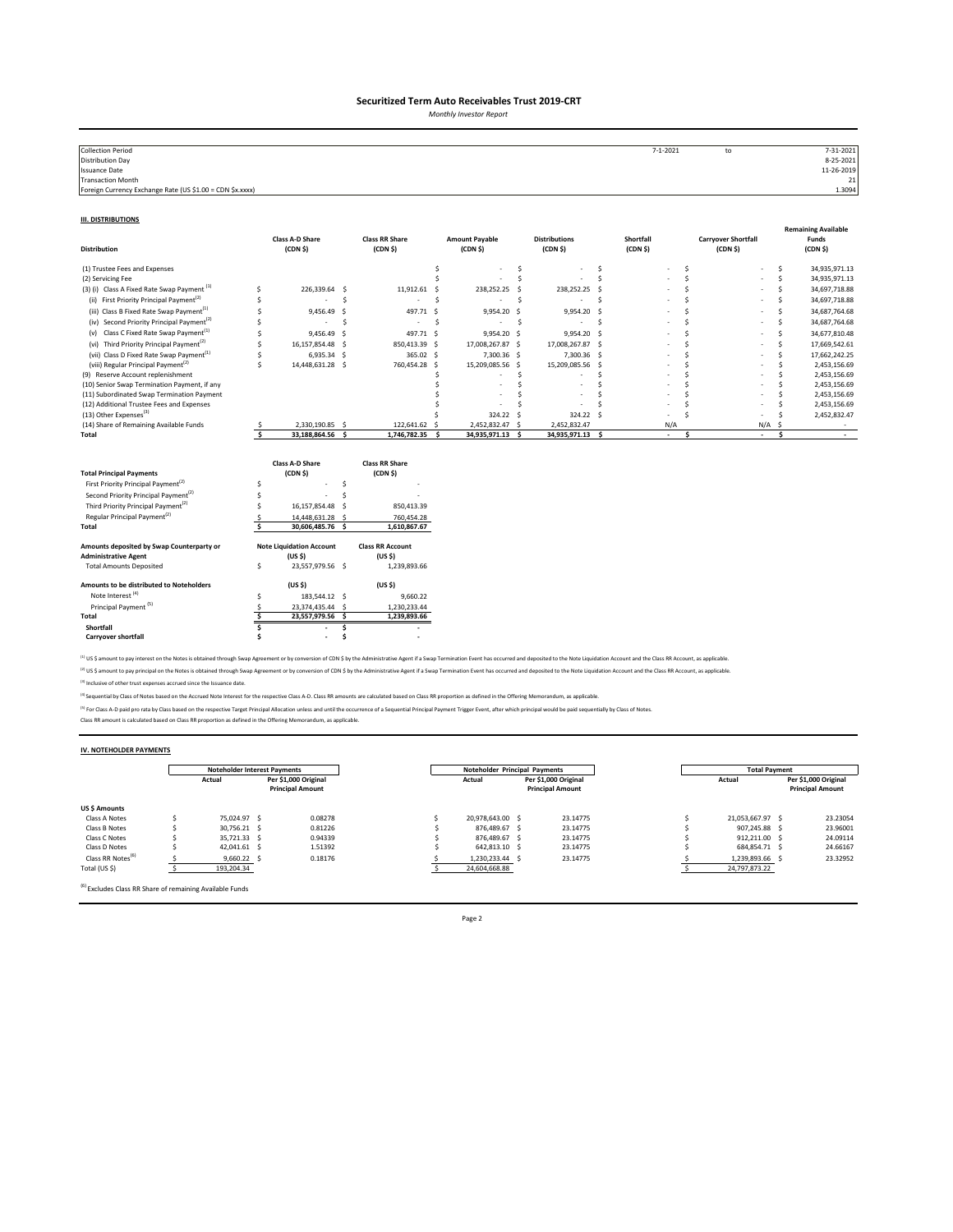*Monthly Investor Report*

| <b>Collection Period</b><br><b>Distribution Day</b><br><b>Issuance Date</b><br><b>Transaction Month</b><br>Foreign Currency Exchange Rate (US \$1.00 = CDN \$x.xxxx)                                               |                                                                                                                                                                |                                                                                                      |                                                                            |                                                                  | $7 - 1 - 2021$                                                                                                                                                   | ${\sf to}$                                                                                           | 7-31-2021<br>8-25-2021<br>11-26-2019<br>21<br>1.3094                       |
|--------------------------------------------------------------------------------------------------------------------------------------------------------------------------------------------------------------------|----------------------------------------------------------------------------------------------------------------------------------------------------------------|------------------------------------------------------------------------------------------------------|----------------------------------------------------------------------------|------------------------------------------------------------------|------------------------------------------------------------------------------------------------------------------------------------------------------------------|------------------------------------------------------------------------------------------------------|----------------------------------------------------------------------------|
| <b>V. NOTES BALANCE</b>                                                                                                                                                                                            |                                                                                                                                                                |                                                                                                      |                                                                            |                                                                  |                                                                                                                                                                  |                                                                                                      |                                                                            |
|                                                                                                                                                                                                                    |                                                                                                                                                                | <b>Beginning of Period</b>                                                                           |                                                                            |                                                                  |                                                                                                                                                                  | <b>End of Period</b>                                                                                 |                                                                            |
| <b>Notes</b>                                                                                                                                                                                                       | Balance (US \$)                                                                                                                                                | Balance (CDN \$)                                                                                     | <b>Note Factor</b>                                                         |                                                                  | Balance (US \$)                                                                                                                                                  | Balance (CDN \$)                                                                                     | <b>Note Factor</b>                                                         |
| Class A Notes<br>Class B Notes<br>Class C Notes<br>Class D Notes<br>Class RR Notes<br>Total                                                                                                                        | 360,119,836.76 \$<br>\$<br>15,045,840.48 \$<br>\$<br>15,045,840.48 \$<br>Ś<br>11,034,543.51 \$<br>Ś<br>21,118,213.76<br>-\$<br>- S<br>422,364,274.99 \$<br>\$. | 471,540,914.26<br>19,701,023.52<br>19,701,023.52<br>14,448,631.26<br>27,652,189.13<br>553,043,781.66 | 0.3973548<br>0.3973548<br>0.3973548<br>0.3973548<br>0.3973548<br>0.3973548 |                                                                  | 339,141,193.76 \$<br>\$<br>14,169,350.82 \$<br>\$<br>\$<br>14,169,350.82 \$<br>\$<br>10,391,730.41 \$<br>19,887,980.31<br>\$.<br>- \$<br>\$<br>397,759,606.11 \$ | 444,071,479.12<br>18,553,347.95<br>18,553,347.95<br>13,606,931.79<br>26,041,321.46<br>520,826,428.24 | 0.3742071<br>0.3742071<br>0.3742071<br>0.3742071<br>0.3742071<br>0.3742071 |
| VI. POOL INFORMATION (CDN \$)                                                                                                                                                                                      |                                                                                                                                                                |                                                                                                      |                                                                            |                                                                  |                                                                                                                                                                  |                                                                                                      |                                                                            |
| Pool Information                                                                                                                                                                                                   |                                                                                                                                                                |                                                                                                      |                                                                            | <b>Beginning of Period</b>                                       |                                                                                                                                                                  |                                                                                                      | <b>End of Period</b>                                                       |
| Weighted average APR<br>Weighted average Remaining Term<br>Number of Receivables Outstanding<br>Pool Balance<br>Pool Factor                                                                                        |                                                                                                                                                                |                                                                                                      |                                                                            | 6.17%<br>35 Months<br>44,341<br>553,043,781.66<br>Ś<br>0.3973548 |                                                                                                                                                                  |                                                                                                      | 6.17%<br>34 Months<br>42,783<br>520.826.428.23<br>s.<br>0.3742071          |
| VII. RECONCILIATION OF RESERVE ACCOUNT (CDN \$)                                                                                                                                                                    |                                                                                                                                                                |                                                                                                      |                                                                            |                                                                  |                                                                                                                                                                  |                                                                                                      |                                                                            |
| Beginning Reserve Account Balance (as of Closing)<br>Reserve Account Deposits Made<br>Reserve Account Draw Amount<br><b>Ending Reserve Account Balance</b>                                                         |                                                                                                                                                                |                                                                                                      |                                                                            |                                                                  |                                                                                                                                                                  |                                                                                                      | \$<br>3,479,533.57<br>\$<br>\$<br>\$<br>3,479,533.57                       |
| <b>Specified Reserve Account Balance</b>                                                                                                                                                                           |                                                                                                                                                                |                                                                                                      |                                                                            |                                                                  |                                                                                                                                                                  |                                                                                                      | \$<br>3,479,533.57                                                         |
| VIII. DELINQUENT RECEIVABLES (CDN \$)                                                                                                                                                                              |                                                                                                                                                                |                                                                                                      |                                                                            |                                                                  |                                                                                                                                                                  |                                                                                                      |                                                                            |
| <b>Delinquent Receivables</b>                                                                                                                                                                                      |                                                                                                                                                                |                                                                                                      | # of Receivables                                                           |                                                                  | Amount                                                                                                                                                           |                                                                                                      | % of End of Period Pool<br><b>Balance</b>                                  |
| 31 - 60 Days Delinquent<br>61 - 90 Days Delinquent<br>91 - 120 Days Delinquent<br>121 - 180 Days Delinquent<br>181+ Days Delinquent<br><b>Total Delinquent Receivables</b>                                         |                                                                                                                                                                |                                                                                                      | 73<br>37<br>20<br>26<br>74<br>230                                          |                                                                  | \$<br>975,722.98<br>\$<br>380,954.37<br>\$<br>329,648.99<br>\$<br>258,351.80<br>1,040,772.84<br>-\$<br>\$<br>2,985,450.98                                        |                                                                                                      | 0.19%<br>0.07%<br>0.06%<br>0.05%<br>0.20%<br>0.57%                         |
| <b>Repossession Inventory</b>                                                                                                                                                                                      |                                                                                                                                                                |                                                                                                      | # of Receivables                                                           |                                                                  | Amount                                                                                                                                                           |                                                                                                      |                                                                            |
| <b>Beginning of Period Repossession Inventory</b><br>Repossessions in the Current Collection Period<br>Vehicles removed from Inventory in Current Collection Period<br><b>End of Period Repossession Inventory</b> |                                                                                                                                                                |                                                                                                      | $\bf 21$<br>6<br>(13)<br>14                                                |                                                                  | 452,763.83<br>\$<br>\$<br>118,095.22<br>(255, 746.53)<br>.s<br>\$<br>315,112.52                                                                                  |                                                                                                      |                                                                            |
| Number of 61+ Delinquent Receivables                                                                                                                                                                               |                                                                                                                                                                |                                                                                                      |                                                                            |                                                                  |                                                                                                                                                                  |                                                                                                      | % of End Of Period<br># Receivables                                        |
| <b>Current Collection Period</b><br><b>Preceding Collection Period</b><br>Second preceding Collection Period<br>Three month simple average (current and two prior Collection Periods)                              |                                                                                                                                                                |                                                                                                      |                                                                            |                                                                  |                                                                                                                                                                  |                                                                                                      | 0.37%<br>0.37%<br>0.38%<br>0.37%                                           |